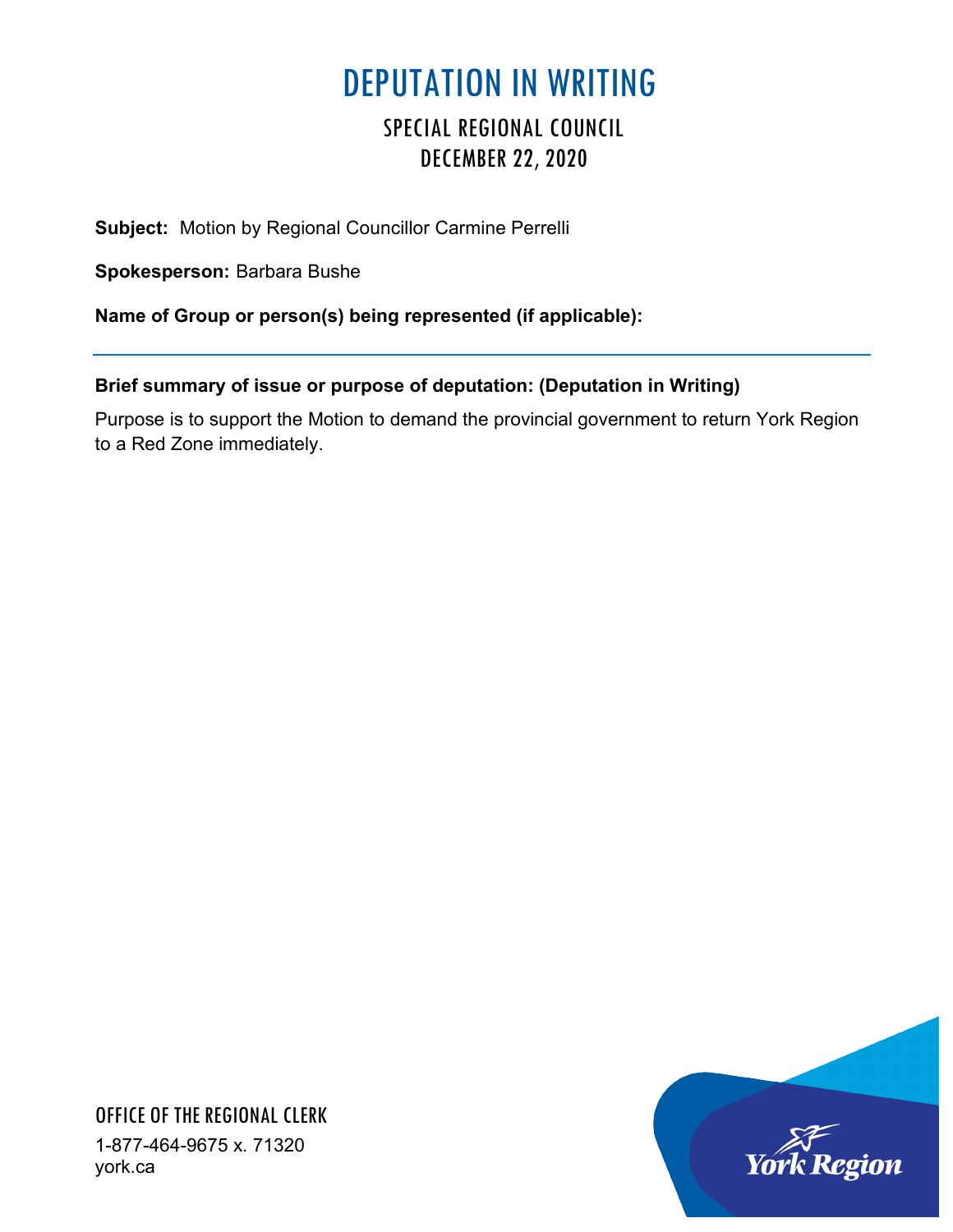Dec 22, 2020

Dear York Region Councillors,

By the grace of the people, you are sitting where you are today, and today it is a heavy responsibility that is laid upon your shoulders. Today you are asked to make a choice that will affect the lives of the millions of people. Today, IS in fact, a historic vote.

So, it is today, that we appeal to you today to AWAKEN to what is truly occurring in our country and indeed the world.

By now you must have seen all the data and facts. By now, you must KNOW that the numbers & science do NOT support the reaction & measures that the Federal and Provincial governments are implementing.

BUT WE ALL MUST ask ourselves WHY IS THIS?

Is it FEAR? Fear of the illness? Or is it a fear of reprisal? Condemnation? Loss of Reputation, personal security, or status? Is it all the above? Are all decisions now being made in fear?

Systematically, rights and freedoms across the globe are being dismantled – surely you must be able to see that? Step by step, control, surveillance, and restrictions are being tightened - all under the guise of a seemly deadly virus.

In your own position, are you seeing how the balance of power is being systematically rerouted away from you and to the top?

Are you seeing the new Laws, Acts & Emergency Orders being instituted with haste as never before? Are you seeing that more and more power is going to a select few with less and less accountability?

Have you yet realized in your own private thoughts, that if we continue down this path, that your own elected position will no longer exist?

Have you come to terms, that eventually given this course, EVERYTHING that we hold dear as Canadians living in a free, just, and democratic society is at stake?

Do you see the chance that there will be no more elected officials, no more elections, no more democracy, no more checks and balances, no more will of the people and that you yourselves are the people?

Have you seen the darkness that is sweeping across our communities and our nation? The naming, shaming, arguing, finger-pointing, divisiveness and violence these measures are causing?

Surely, you must be painfully aware of the suffering, rampant suicide, increased abuse, overdoses, and medical negligence that these measures are creating?

Surely you are painfully aware that we are increasingly living in a police state with practices of intimidation and threats to our local shop keepers and the public?